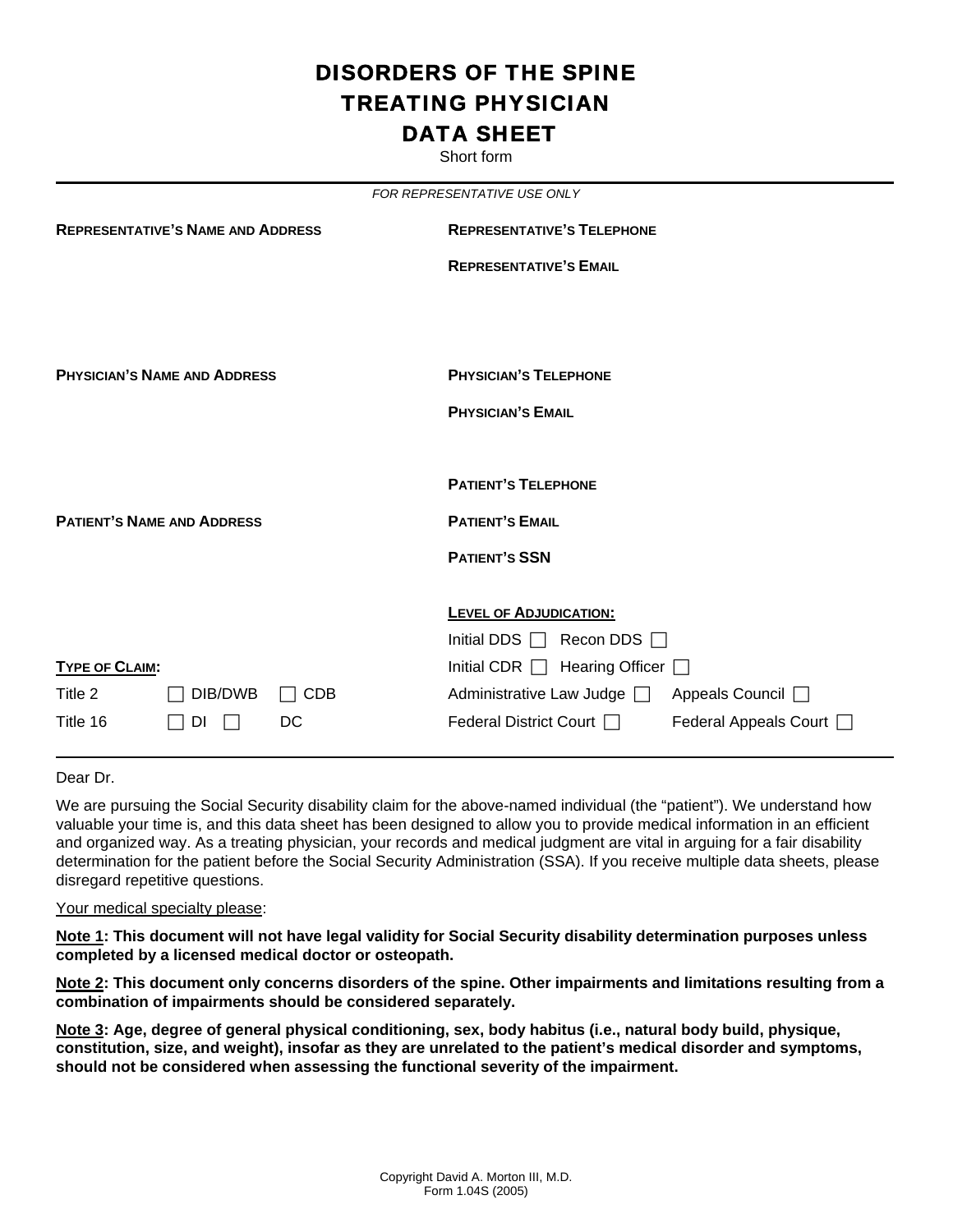**"Occasionally"** means very little up to 1/3 of an 8 hour workday.

**"Frequently"** means 1/3 to 2/3 of an 8 hour workday.

**I. What is the medical impairment (e.g., herniated nucleus pulposus, spinal arachnoiditis, spinal stenosis, osteoarthritis, degenerative disc disease, facet arthritis, vertebral fracture) that results in compromise of a nerve root (including the cauda equina), spinal cord, or spinal pain.** 

**Note: Please describe the spinal anatomical location of the abnormality cited.** 

| II. Has surgery been done or planned?                  | $\sqcap$ Yes | $\Box$ No    | <b>Unknown</b> |
|--------------------------------------------------------|--------------|--------------|----------------|
| If Yes, please specify the types of surgery and dates. |              |              |                |
| III. Has treatment significantly improved pain?        | ∏ Yes        | $\square$ No | <b>Unknown</b> |
| Medications and doses                                  |              |              |                |

Additional comments

## **IV. Certain Specific Diagnoses, limitations, and capacities.**

Note 1: The limiting effects of pain or other symptoms should be included in assessment of functional loss.

Note 2: If the patient uses any type of orthotic or prosthetic device, questions pertain to function while using such devices.

Note 3: For disability determination purposes, the SSA requires that a non-blind impairment be disabling for a minimum of 12 months. If the patient is not 12 months post-op, please offer your best estimation of what the patient's functional condition will be 12 months post-op.

| A. Evidence of nerve root compression |  |
|---------------------------------------|--|
|---------------------------------------|--|

1. Does the patient have limitation of lumbar spinal motion? F **Yes** F **No** F **Unknown** 

If **No**, go to B.

If **Yes**, what are the limited motions?

| 2. Does the patient have limitation of cervical spinal motion? |       |           |                |
|----------------------------------------------------------------|-------|-----------|----------------|
|                                                                | ∏ Yes | $\Box$ No | $\Box$ Unknown |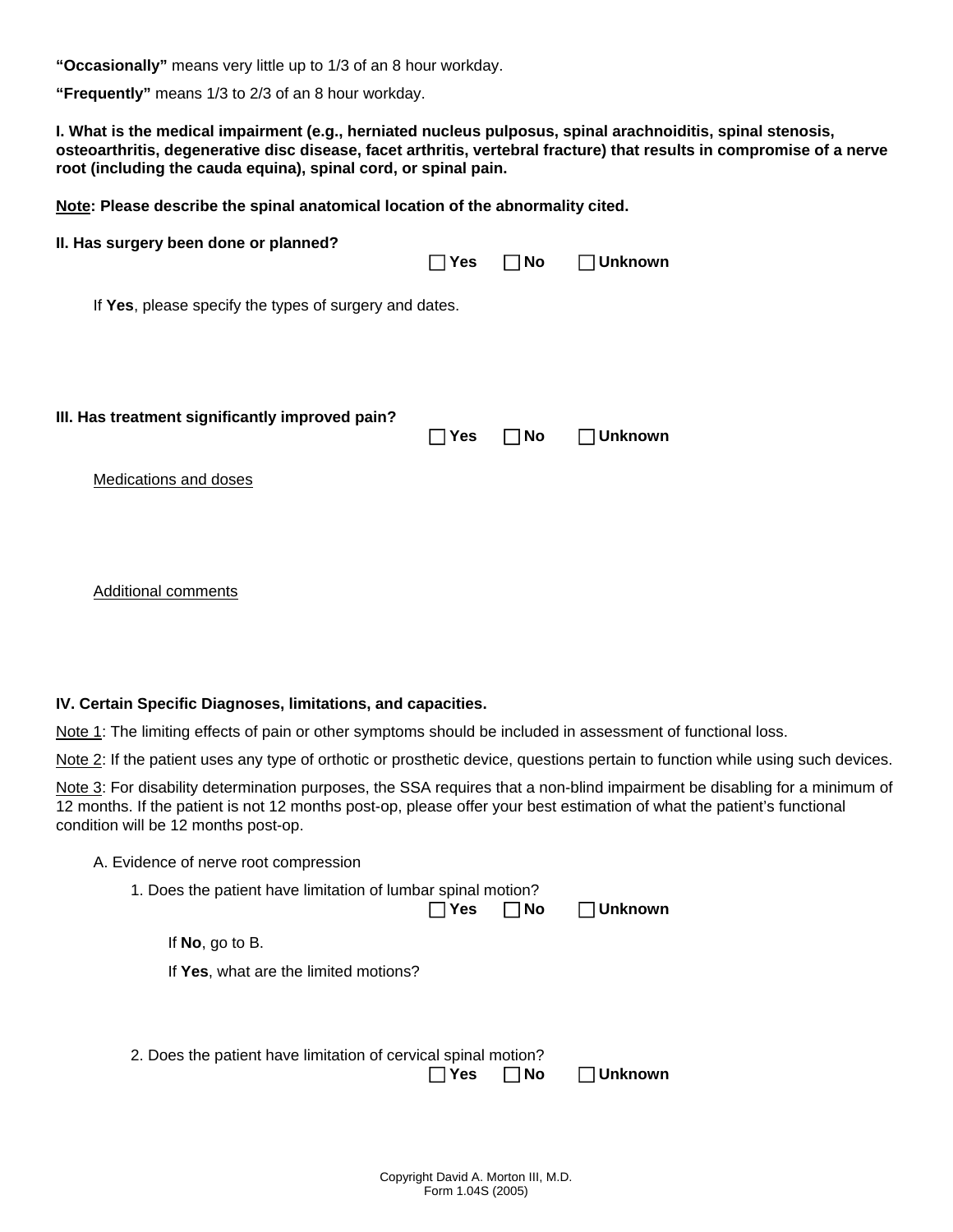3. If nerve root compression is thought to be present in the lower back, please specify straight leg raising (SLR) findings (degrees).

4. Please specify the results of any imaging studies (MRI, CT, myelography) that are compatible with nerve root compression (or attach report).

| Has the patient had surgery since the above imaging studies?<br>If Yes, what was the surgery?                    | ן Yes        | No        | <b>Unknown</b> |
|------------------------------------------------------------------------------------------------------------------|--------------|-----------|----------------|
| 5. Are there current sensory abnormalities?<br>If Yes, please give the dermatomal distribution:                  | ∃ Yes        | ∃No       | <b>Unknown</b> |
| 6. Are there current reflex abnormalities?<br>If Yes, please specify:                                            | Yes          | No        | <b>Unknown</b> |
| 7. Is there current weakness and muscle atrophy?<br>If Yes, please describe:                                     | ∣Yes         | No        | <b>Unknown</b> |
| B. Does the patient have arachnoiditis?<br>If No, go to C.<br>If Yes, please specify how the diagnosis was made. | $\Box$ Yes   | No        | <b>Unknown</b> |
| Does the patient need to change body position or posture to lessen otherwise intractable pain?                   | $\sqcap$ Yes | $\Box$ No | <b>Unknown</b> |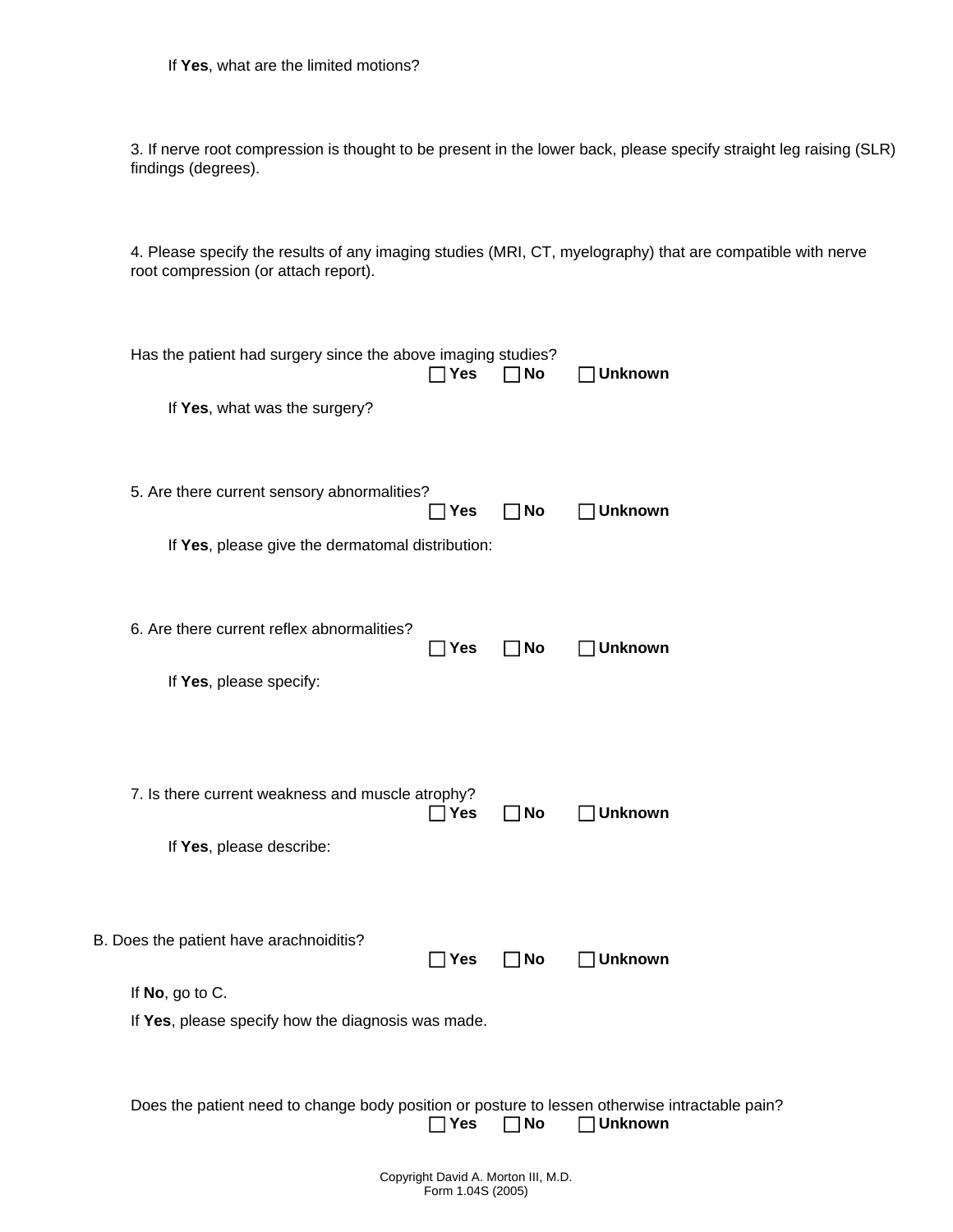If Yes, please check the boxes that apply.

| $\cdots$ . $\sim$ , produce or look the bestee that apply.                             |                                                                                                         |           |                                                                                                         |  |  |
|----------------------------------------------------------------------------------------|---------------------------------------------------------------------------------------------------------|-----------|---------------------------------------------------------------------------------------------------------|--|--|
| Every 30 minutes<br>Every 1 hour<br>Every 2 hours<br>Every 3 hours                     |                                                                                                         |           |                                                                                                         |  |  |
| Every 4 hours<br>Every 6 hours                                                         |                                                                                                         |           |                                                                                                         |  |  |
| C. Does the patient have lumbar spinal stenosis?                                       | <b>Yes</b>                                                                                              | No        | ]Unknown                                                                                                |  |  |
| If Yes, please answer the following questions.                                         |                                                                                                         |           |                                                                                                         |  |  |
| If $No$ , go to D.                                                                     |                                                                                                         |           |                                                                                                         |  |  |
| 1. What neuroimaging technique was used to show spinal stenosis?                       |                                                                                                         |           |                                                                                                         |  |  |
| Magnetic resonance imaging (MRI)<br>Computerized axial tomography (CAT)<br>Myelography |                                                                                                         |           |                                                                                                         |  |  |
| Patient currently complains of chronic pain and nonradicular weakness                  |                                                                                                         |           |                                                                                                         |  |  |
| Was decompressive surgery performed?                                                   | ⅂Yes                                                                                                    | No        | <b>Unknown</b>                                                                                          |  |  |
| Did surgery significantly relieve pain?                                                | $\Box$ Yes                                                                                              | <b>No</b> | $\Box$ Unknown                                                                                          |  |  |
| 2. Does the patient currently have pseudoclaudication?                                 | Yes                                                                                                     | No        | Unknown                                                                                                 |  |  |
| If Yes, please describe symptoms.                                                      |                                                                                                         |           |                                                                                                         |  |  |
| 3. Ambulatory ability                                                                  |                                                                                                         |           |                                                                                                         |  |  |
|                                                                                        |                                                                                                         |           | a. Can the patient ambulate without the use of a hand-held assistive device that limits the functioning |  |  |
| of both upper extremities?                                                             | Yes                                                                                                     | <b>No</b> | <b>Unknown</b>                                                                                          |  |  |
|                                                                                        | b. Can the patient sustain a reasonable walking pace over a sufficient distance to be able to carry out |           |                                                                                                         |  |  |
| activities of daily living?                                                            | – Yes                                                                                                   | <b>No</b> | JUnknown                                                                                                |  |  |
| D. Does the patient have osteoporosis of the spine?                                    | ]Yes                                                                                                    | <b>No</b> | $\Box$ Unknown                                                                                          |  |  |
| If Yes, please provide the following information.                                      |                                                                                                         |           |                                                                                                         |  |  |
| If No, please go to E.                                                                 |                                                                                                         |           |                                                                                                         |  |  |
| Densitometry<br>Imaging was done by:                                                   |                                                                                                         |           | (attach report if available)                                                                            |  |  |
| Plain x-ray                                                                            |                                                                                                         |           | (attach report if available)                                                                            |  |  |
| Are there pathologic (non-traumatic) vertebral fractures?                              |                                                                                                         |           |                                                                                                         |  |  |
|                                                                                        | ן Yes                                                                                                   | No        | <b>Unknown</b>                                                                                          |  |  |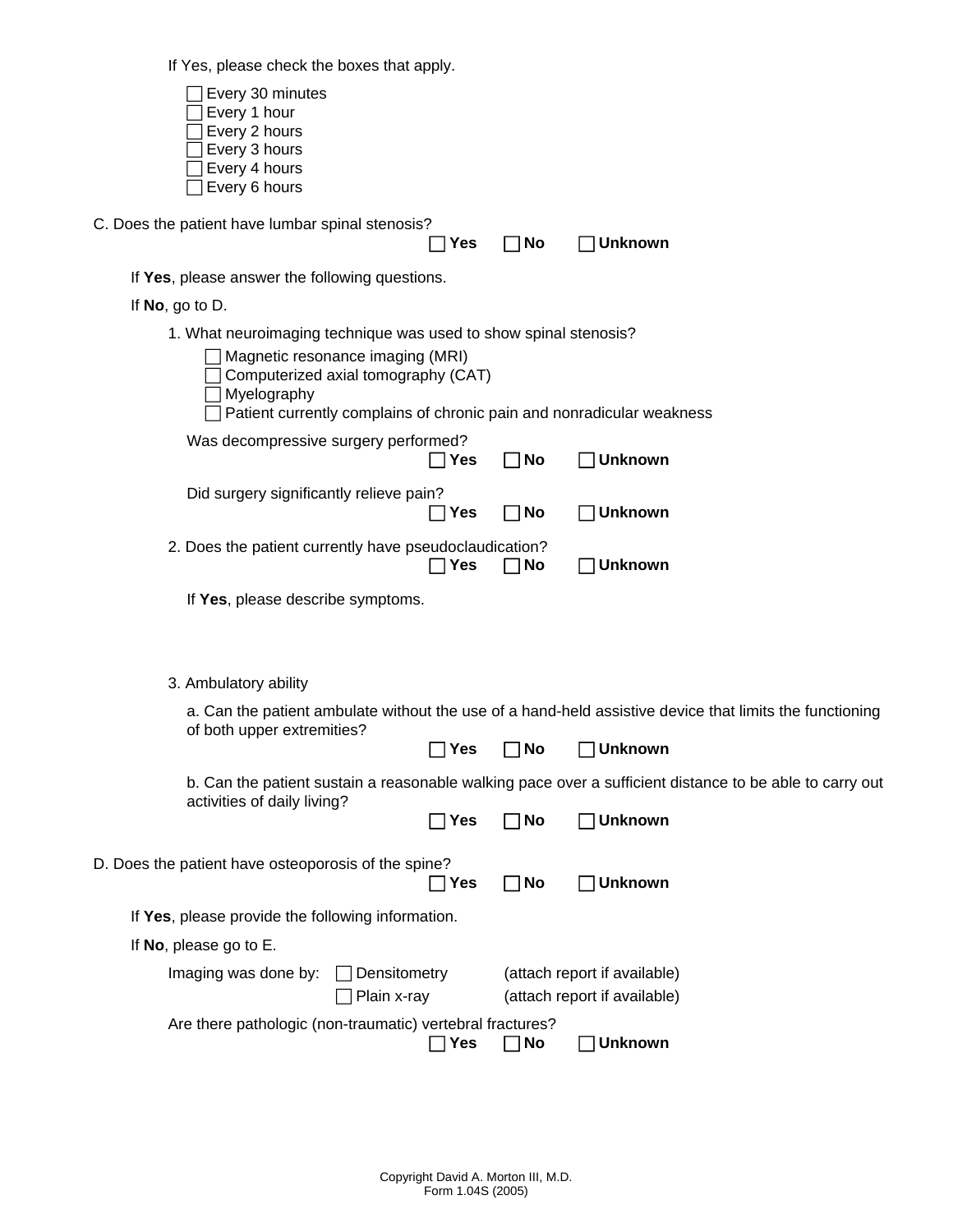| If Yes, please specify the location, number and severity of the fractures.                                                                                                                |                |                     |                   |
|-------------------------------------------------------------------------------------------------------------------------------------------------------------------------------------------|----------------|---------------------|-------------------|
| What is the cause of osteoporosis (e.g., post-menopausal)?                                                                                                                                |                |                     |                   |
| E. Does the patient have scoliosis or other spinal deformity?                                                                                                                             | $\sqcap$ Yes   | No<br>- 1           | $\exists$ Unknown |
| If Yes, please specify the nature, location, and severity of the curvatures or other deformities.<br>If No, go to Section V.                                                              |                |                     |                   |
| Is there over 1/2 inch leg length discrepancy?                                                                                                                                            | ן Yes          | No<br>$\mathsf{L}$  | <b>Unknown</b>    |
| Has treatment significantly relieved pain?                                                                                                                                                | $\Box$ Yes     | <b>No</b><br>$\Box$ | <b>Unknown</b>    |
| V. Residual functional capacities and limitations (all diagnoses)                                                                                                                         |                |                     |                   |
| Note: The following questions apply only to patients at least 18 years of age. For younger children, please discuss any<br>known limitations in age-appropriate activities in Section VI. |                |                     |                   |
| 1. Does the patient have the ability to stand and/or walk $6 - 8$ hours daily on a long term basis?                                                                                       | $\Box$ Yes     | $\Box$ No           | $\Box$ Unknown    |
| If No, how long can the patient stand and/or walk (with normal breaks) in a $6-8$ hour work day?                                                                                          |                |                     |                   |
|                                                                                                                                                                                           |                |                     |                   |
| 2. What maximum weight can the patient lift and/or carry occasionally (cumulatively not continuously)?<br>Less than 10 lbs.                                                               | <b>Unknown</b> |                     |                   |
| 10 lbs.<br>20 lbs.                                                                                                                                                                        |                |                     |                   |

3. What weight can the patient lift and/or carry frequently (cumulatively not continuously)?

| 1 Less than 10 lbs. |
|---------------------|
| 110 lbs.            |
| ∃20 lbs.            |
| 150 lbs. or more    |
| ่ Other (lbs.)      |

 $\Box$  50 lbs.  $\overline{\Box}$  100 lbs.  $\Box$  Other (lbs.)